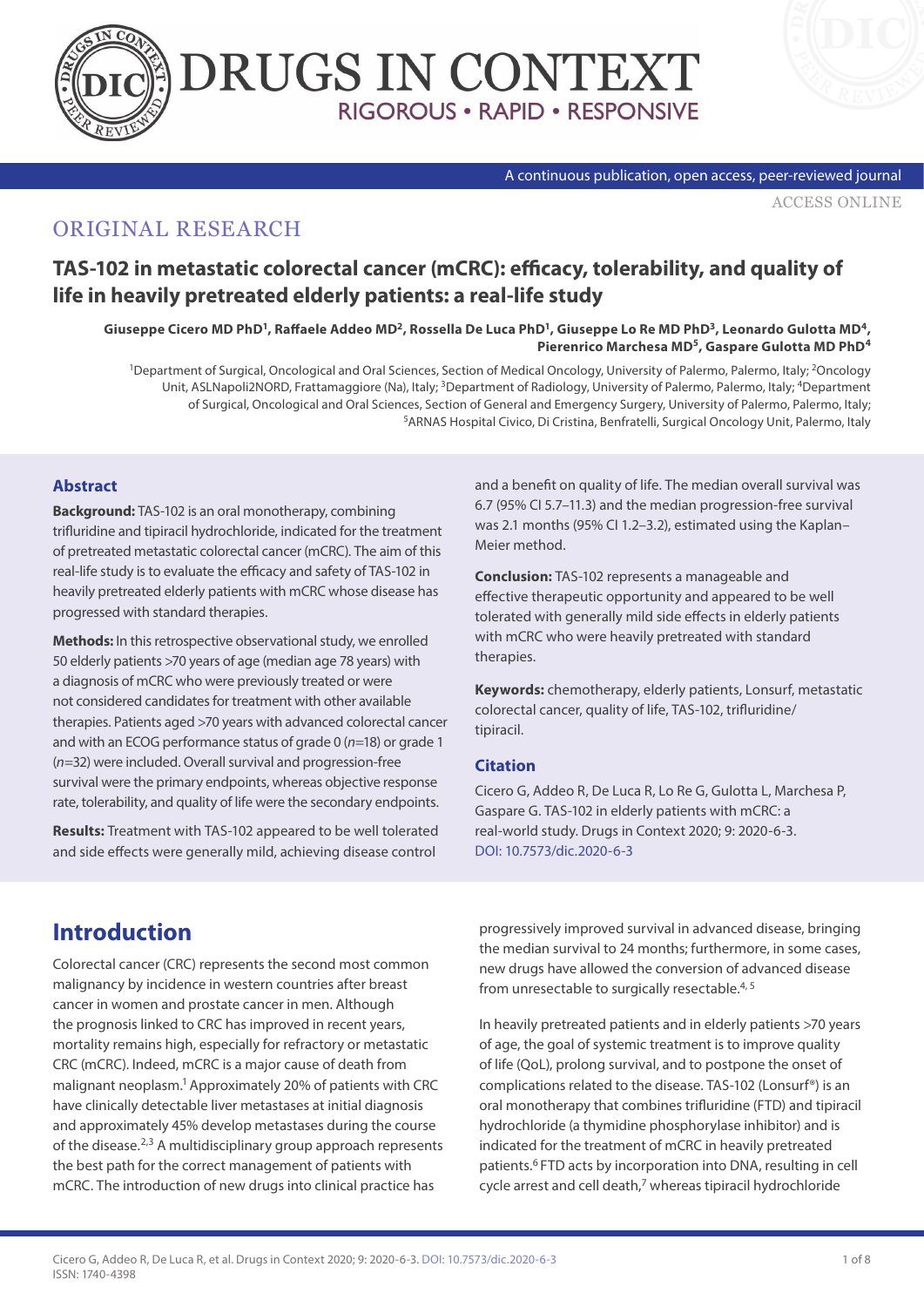maintains adequate plasma concentrations of FTD by inhibiting thymidine phosphorylase, which degrades FTD.<sup>5</sup> In the phase III RECOURSE study, TAS-102 demonstrated an improvement in overall survival (OS) from 5.3 to 7.1 months and in progressionfree survival (PFS) from 1.7 to 2.0 months, without significant adverse effects and with a good safety profile in heavily pretreated patients.8 Furthermore, an analysis of the subgroups of the RECOURSE study highlighted the benefits of TAS-102 treatment in elderly patients.<sup>9</sup> Age does not affect the efficacy of TAS-102 and does not represent a potential risk factor for toxicity. Therefore, age alone should not preclude the use of TAS-102 in patients aged >70 years.<sup>10, 11</sup> However, despite the high incidence of this disease in elderly patients, the available clinical practice information regarding this population is limited and incomplete. Based on the results of the RECOURSE subgroups as well as on studies by Van Cutsem et al.<sup>8</sup> and others,9,12,13 we conducted a study to evaluate the safety and efficacy of TAS-102 in heavily pretreated elderly patients with mCRC.

# **Materials and methods**

# Study design

This observational retrospective study was conducted to evaluate the safety and efficacy of TAS-102 monotherapy in mCRC in elderly patients treated at the Oncology Unit of the University of Palermo. The patients enrolled in this study had previously been treated with or were refractory to standard therapies, including oxaliplatin, irinotecan, 5-fluorouracil, capecitabine, anti-VEGF drugs, and anti-EGFR drugs. No patients had previously been treated with regorafenib. OS and PFS were the primary endpoints, whereas objective response rate (ORR), tolerability, and QoL were the secondary endpoints. The study was approved by the Ethics Committee of Policlinic Palermo, Italy, in the January 2014 session. Consent from the patients was obtained to review their medical records. The study was conducted in accordance with the provisions of the Declaration of Helsinki and good clinical practice guidelines and all patients enrolled provided written informed consent to be treated with TAS, for data storage, and for future analysis and publication of the data.

# Patient selection

This retrospective observational study was conducted between March 2014 and June 2019 and involved the treatment of a total of 50 patients aged >70 years and with a mCRC diagnosis refractory or intolerant to standard therapies; all patients were treated with TAS-102 (see Modality of administration section) in our Institution. All patients were judged not to be amenable to regorafenib treatment due to poor clinical conditions. To be eligible for inclusion, all patients must have received approved conventional therapies and documented disease progression. Furthermore, all patients evaluated had to meet the following inclusion criteria: (1) colorectal

carcinoma, histologically or cytologically confirmed, with measurable or evaluable disease; (2) unresectable stage IV carcinoma pretreated with conventional therapies; (3) age over 70 years; (4) life expectancy >3 months; (5) regular cardiac function with left ventricular ejection fraction at rest >50% and sinus rhythm on the electrocardiogram; (6) performance score status between grades 0 and 1 according to the Eastern Cooperative Oncology Group (ECOG); (7) clinical or radiological evidence of metastatic measurable disease by spiral computer tomography (CT) scan or magnetic resonance imaging scan, in accordance with Response Evaluation Criteria In Solid Tumors (RECIST) version 1.1, with ≥1 lesions; and (8) the required laboratory results (neutrophils  $2.0\times10^9$ /L, platelets  $100\times10^9$ /L, hemoglobin 10 g/dL, creatinine 1 mg/dL, the upper limit of the standard (ULN), creatinine clearance >60 mL/min if creatinine was above the indicated limit, bilirubin 1×ULN, aspartate aminotransferase and alanine aminotransaminase 5×ULN, and alkaline phosphatase 5×ULN; except in the presence of bone metastases). Patients with asymptomatic central nervous system metastases were included in the study provided that surgical or radiotherapy treatment was completed no more than 3 months prior. Patients were excluded from the study if they (1) were hypersensitive to TAS-102 and its excipients or other components of the formulation; (2) had a diagnosis of other malignant tumors except for adequately treated basal cell carcinoma of the skin; (3) had clinically active cardiovascular disease, myocardial infarction in the 6 months prior to enrollment in the study, or severe cardiac arrhythmia; (4) had symptomatic brain metastases; or (5) had severe comorbidity not adequately controlled by other ongoing therapies (liver disease, diabetes, infections, heart disease, etc.).

# Evaluation of response and toxicity

The evaluation of response rate in terms of measurable pathology reduction, in accordance with RECIST version 1.1,<sup>14</sup> was conducted at the beginning of treatment and every 3 months until disease progression. A spiral CT scan was always performed before the start of treatment and subsequently on average every 3 months or coinciding with the alleged progression. Positron emission tomography was performed in selected cases at the discretion of the physician. In the case of brain metastases, a magnetic resonance imaging scan was performed every 6–12 weeks. Dose interruptions were authorized to manage treatment-related adverse events. Basic laboratory assessments were always performed every 12–14 days and before the next treatment, and safety assessments were made during the treatment phase. Management of hematological toxicity in elderly patients treated with TAS-102 resulted in discontinuation of dosing until the toxicity was resolved by returning the values to at least G1 or baseline. The drug-related toxicities were classified according to the Common Terminology Criteria for Adverse Events (CTCAE) version 4.0. Treatment continued until clinical benefit was observed or until treatment was no longer tolerated.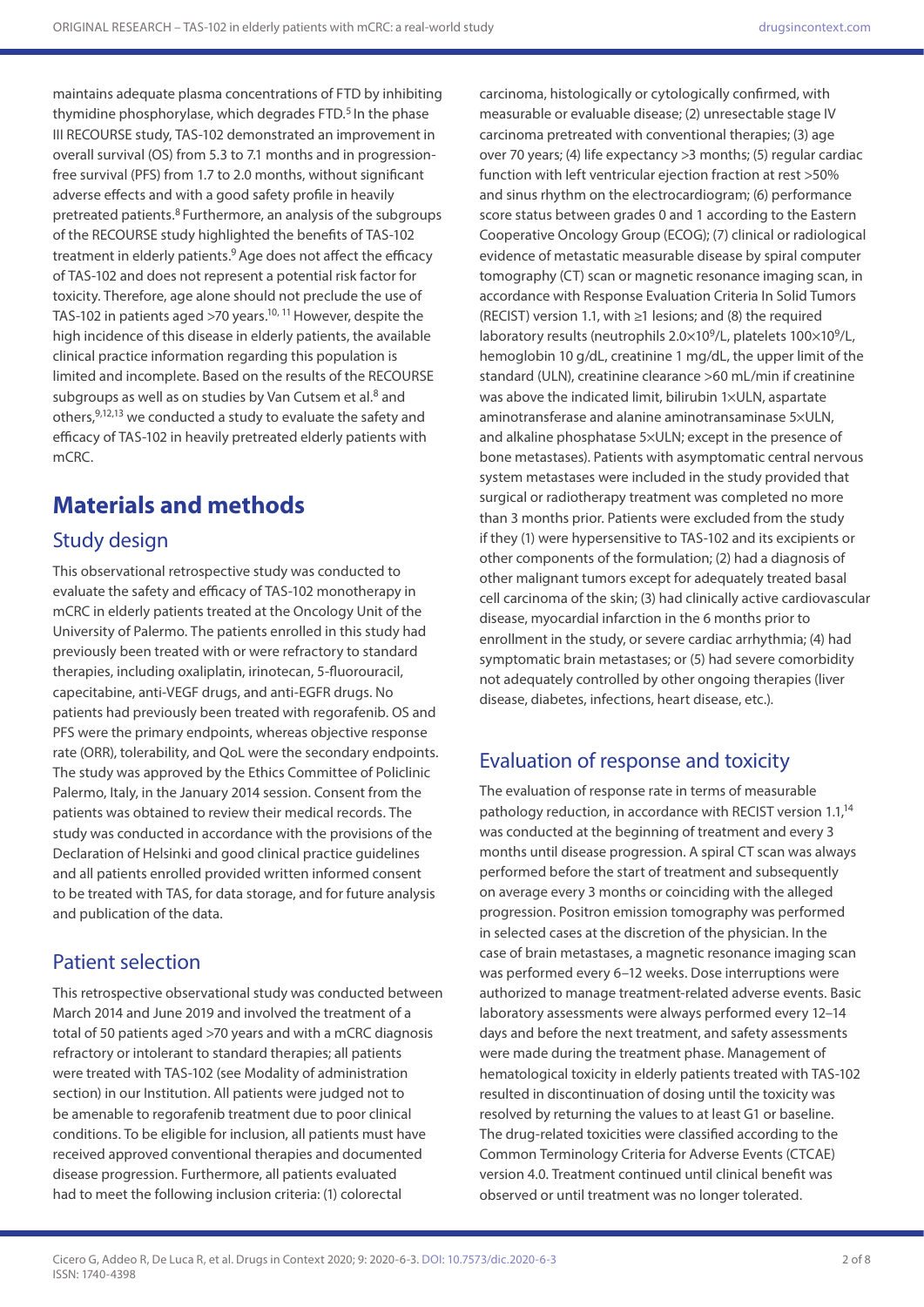### QoL value

QoL was routinely assessed for all patients at the start of treatment and at the first follow-up (3 months) through the administration of the EORTC QLQ-C30 (European Organization for Research and Treatment of Cancer)<sup>15</sup> questionnaire by a psycho-oncologist; EORTC QLQ-C30 is composed of both multiitem scales and single-item measures, including five functional scales (physical, role, cognitive, emotional, and social), three symptom scales (fatigue, pain, and nausea and vomiting), a global health status/QoL scale, and six single items (dyspnea, loss of appetite, insomnia, constipation, diarrhea, and perceived financial impact of the disease). A higher scale score represents a higher response level. Thus, a high score for a functional scale represents a high/healthy level of functioning, a high score for global health status/QoL represents a high QoL, but a high score for a symptom scale/item represents a high level of symptomatology/problems.

### Modality of administration

Considering a 28-day cycle, TAS-102 was administered orally twice a day for 5 days, followed by a 2-day break, repeated for 2 weeks, with a subsequent 14-day break period. The recommended starting dose was 35 mg/m2, administered orally twice daily and doses not taken, either because they were forgotten or suspended, did not have to be compensated. Dose reductions were anticipated (up to a maximum of three reductions) in case of additional toxicity. Before resuming treatment, the dose had to be reduced by 5 mg/m2 compared to the previous dosage. These reductions were allowed up to a minimum dose of 20 mg/m2 twice daily. Adherence was assessed using the medication possession ratio and the proportion of days covered at 3 months. In addition, during the entire treatment period, the patient was advised to maintain adequate hydration to prevent complications such as kidney failure. Treatment was administered until progression, unacceptable toxicity, or patient rejection. According to clinical practice procedures, therapy was postponed for up to 2 weeks if the neutrophil count was < $1.5 \times 10^9$ /L or if the platelet count was <100 $\times$ 10 $^{9}$ /L, if the hemoglobin level was <8.5 g/dl, or if bilirubin and/or transaminase levels were >1.5×ULN. In the case of neutropenia (grade 2–3) granulocyte colony-stimulating factor (G-CSF) was subcutaneously administered as prophylaxis. In case of severe anemia (grade 4), blood transfusions were performed, whereas erythropoietin ampoules were administered subcutaneously in less severe cases. Finally, platelet infusions were administered intravenously in cases of severe thrombocytopenia (grade 4). Progressing patients were assigned to begin a new treatment.

# Statistical analysis

The analyses were performed using statistical software SPSS (Statistical Package for Social Science) version 25.0 for Mac

(IBM Corp.). Descriptive statistical analysis was performed to provide a sociodemographic representation of the group of participants in the study and to explore how the analyzed variables were distributed. The normality of distribution was verified through univariate kurtosis and asymmetry indices with an acceptance threshold of 1. No variance violated the normality indices. Inferential statistical analyses were performed to detect the existence of significant associations between the variables considered. The disease control rate was defined as the percentage of patients with an objective response and/or stable disease lasting >6 months. PFS and OS were calculated from the date of the beginning of treatment until the date of disease progression or death from any cause for PFS and until the date of the last follow-up, death, or final follow-up day of evaluation for OS. PFS and OS curves were estimated using the Kaplan–Meier method. The last followup was in December 2019. In addition, the Bravais–Pearson (r) linear correlation index was used to measure the intensity of the bond between the OS variable and QoL with a 95% confidence interval (CI). Considering the sample amplitude, parametric statistics were used and a threshold value of 0.05 was considered to evaluate the significance of the data obtained.

# **Results**

### Patient characteristics

The retrospective analysis was performed by including 50 nonconsecutive patients (28 men and 22 women), with an average age of 78 years (range 70–86). All patients underwent primary tumor surgery, and all patients had previously undergone conventional therapies such as oxaliplatin, irinotecan, 5-fluorouracil, capecitabine, anti-VEGF, and anti-EGFR in patients with wild-type *RAS*, but none had any prior treatment with regorafenib. Following biomolecular investigations, 32 patients were shown to have mutant *KRAS* tumors and 18 patients had wild-type *KRAS*. Only 12 patients were evaluated for *BRAF* status. A total of 18 patients had an ECOG performance status of grade 0 and 32 had an ECOG performance status of grade 1. Patients with an ECOG performance status of grade 2 were excluded from the study. The sites of disease at the last radiological investigation were the liver, lungs, and peritoneum (Table 1). Heart failure or left ventricular ejection fraction did not occur in any patient. During the study period, in our center, 52 patients were treated with regorafenib whereas 32 received supportive therapy alone.

### OS and PFS analysis

Among the 50 patients enrolled in this study, the updated interim analysis of survival showed a median OS of 6.7 months (95% CI 5.7–11.3) (Figure 1). Median PFS was 2.1 months (95% CI 1.2–3.2) (Figure 2).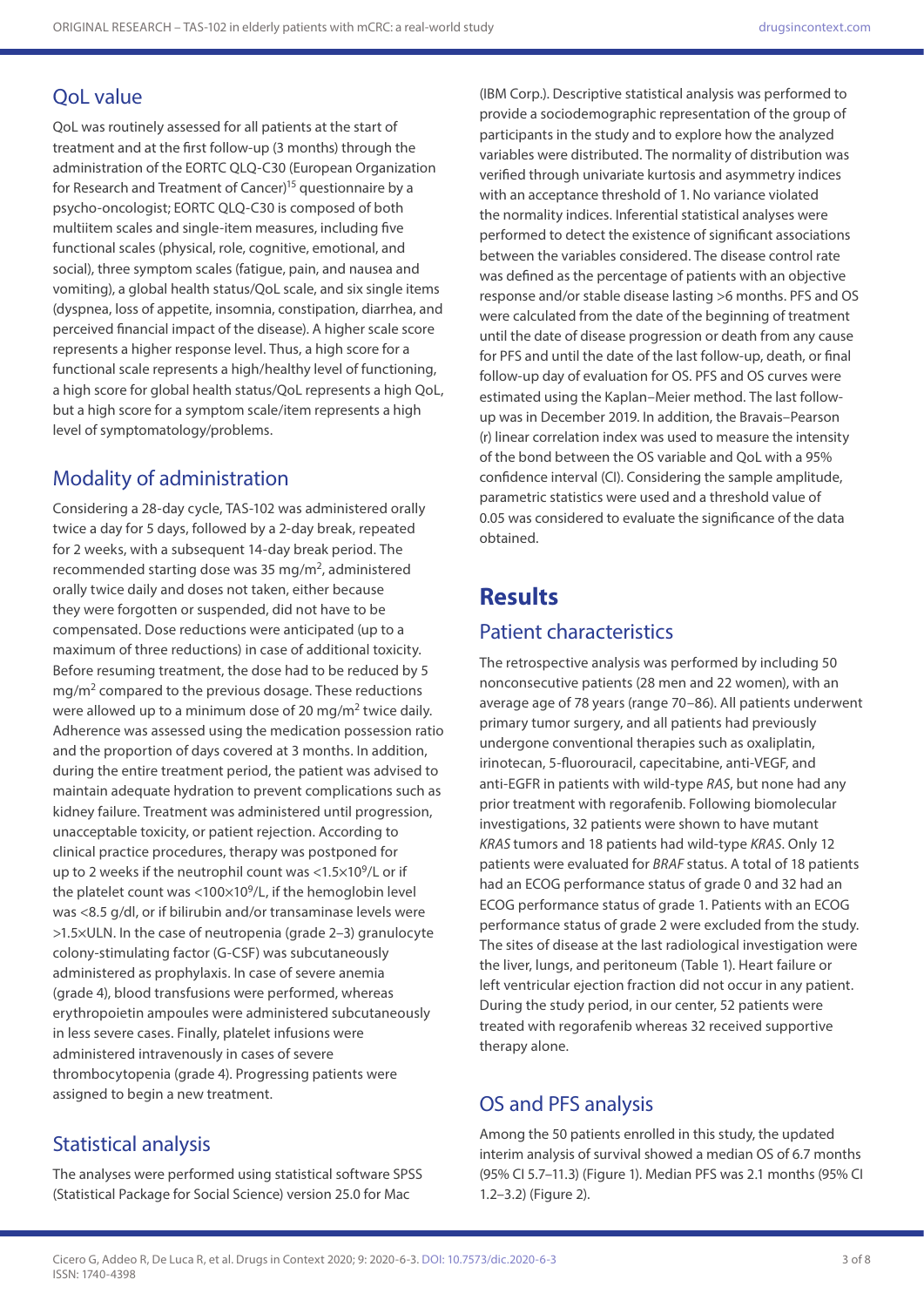| <b>Characteristics</b>         | Patients, % (n) |
|--------------------------------|-----------------|
| Mean age, years (range)        | 78 (70-86)      |
| Gender                         |                 |
| Male                           | 56% (28)        |
| Female                         | 44% (22)        |
| <b>ECOG</b> performance status |                 |
| 0                              | 36% (18)        |
| 1                              | 64% (32)        |
| Primary tumor location         |                 |
| Single left site               | 48% (24)        |
| Single right site              | 24% (12)        |
| Single transverse site         | $8\%$ (4)       |
| Single rectum site             | 20% (10)        |
| <b>KRAS</b> status             |                 |
| Wild type                      | 28% (14)        |
| Mutated                        | 52% (26)        |
| <b>BRAF</b> status             |                 |
| Wild type                      | 76% (38)        |
| Mutated                        | 24% (12)        |
| Location of metastasis         |                 |
| Liver                          | 32% (16)        |
| Lung                           | $16\%$ (8)      |
| Peritoneum                     | 52% (26)        |
| Other                          | $12\%$ (6)      |



### **Table 1. Baseline demographic and clinical characteristics (***n***=50).**



# ORR analysis

Treatment with TAS-102 showed a good level of disease control with a manageable toxicity profile. No partial or complete responses were reported (ORR 0%). The first instrumental re-evaluation with spiral CT was performed after 3 months of treatment. Two patients did not undergo disease reassessment: one patient died after the first cycle and one patient was soon lost to follow-up due to complications. The overall ORR was 0%, disease stabilization 58%, disease progression was 38%, and 4% were not evaluable (Table 2). The mean duration of followup was of 6.1 months (range 3–9.2 months), and the median response time was 9.2 weeks (95% CI 6.7–12.2 weeks) with a significant impact on the QoL. The bimolecular evaluation of tumor mutation status compared to *KRAS* showed that the benefits of TAS-102 treatment were observed in both tumor mutation patient subgroups without statistical differences. In the 18 patients with a *BRAF* mutational status, TAS-102 also showed a benefit. The treatment showed a good level of disease control with no objective response; therefore, TAS-102 was associated with stable disease with a manageable toxicity profile in heavily pretreated elderly patients with mCRC.

# QoL analysis

QoL was measured with EORTC QOL-C30 (ref.15) and was analyzed as a change from baseline at follow-up with a score of 49.6 (0–100) in the global health status/QoL scales. The QoL showed an improvement with treatment in 58% of patients. Scores on the functional scales of the EORTC QLQ-C30 varied, indicating that the patients' QoL was sufficient overall. An improvement in QoL was also identified with a reduction in pain symptoms, with a score of 33.5, and an improvement in physical functioning (score 39.6), role functioning (score 42.4), constipation (score 23.6), fatigue (score 24.1), and appetite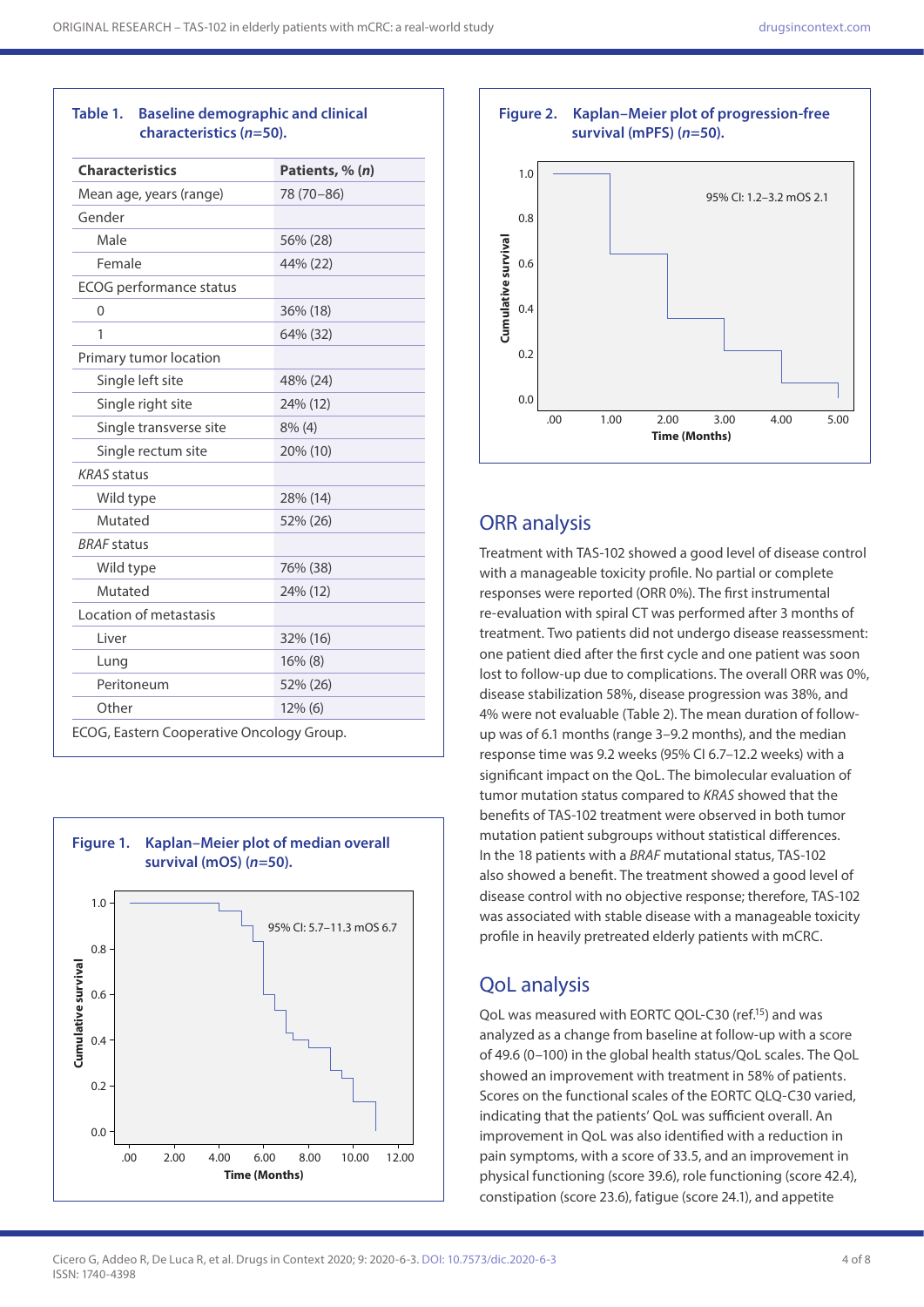#### **Table 2. Overall response rate (***n***=50).**

| <b>Best response</b>                                    | <b>Investigator</b><br>assessment (%) |
|---------------------------------------------------------|---------------------------------------|
| Complete response                                       | (0)                                   |
| Partial response                                        | (0)                                   |
| Stable response                                         | (58)                                  |
| Progressive response                                    | (38)                                  |
| Not evaluable                                           | (4)                                   |
| Overall response rate (CR+PR)                           | (0)                                   |
| Clinical benefit rate (CR+PR+SD)                        | (52)                                  |
| CR, complete response; PR, partial response; SD, stable |                                       |

response.

loss (score 23.1). Moreover, the Bravais–Pearson index showed a positive correlation between the response rate of OS and QoL, with a value of 0.58 (95% CI 0.24–0.79; *p*=0.006). The compliance with TAS-102 treatment was assessed by a monthly telephone interview with patients and at least one of their family members by a psycho-oncologist.

### Safety and adverse events

A total of 380 therapy cycles were performed, with each patient undergoing 7.6 cycles on average. The duration of treatment in one patient reached 14 months. Treatment-related toxicity was well tolerated and adverse events were assessed after each cycle of therapy and reported in line with CTCAE version 4.0. No patient died from treatment-related adverse events. Most adverse reactions related to TAS-102 therapy were resolved with the application of established safety guidelines. The hematological toxicity was the most frequent complication; 13 (26%) patients developed grade 3–4 neutropenia, which required the use of G-CSF as prophylaxis; 8 (16%) patients developed febrile neutropenia, which required the use of antibiotics and G-CSF; 2 (4%) patients developed grade 2 thrombocytopenia, which required the use of corticosteroids; and 4 (8%) patients developed grade 3 anemia, which required the administration of subcutaneous erythropoietin. All toxicity effects were managed by dose modification and delayed administration. Due to deteriorating clinical conditions, advanced age, and comorbidities, one patient stopped treatment after three administrations. An episode of grade 4 febrile neutropenia occurred in three patients at the end of the first cycle on day 27, which caused a delay of 6 days at the beginning of the second cycle and was treated with antibiotic therapy and subcutaneous G-CSF as prophylaxis. Treatment continued without a dose reduction. During the fourth cycle, two other patients experienced a febrile episode of grade 4 neutropenia that caused treatment to stop for 8 days and prophylaxis with subcutaneous G-CSG was administered with blood chemistry monitoring. Considering the suspension of therapy for more than a week, the dose was reduced to

### **Table 3. Adverse events graded according CTCAE, Version 4.0 (***n***=50).**

| <b>Adverse events</b>   | All grades,<br>% (n) | Grade 3-4,<br>% (n) |
|-------------------------|----------------------|---------------------|
| <b>Hematological</b>    |                      |                     |
| Anemia                  | $18\%$ (9)           | $8\%$ (4)           |
| Neutropenia             | $36\%$ (18)          | 26% (13)            |
| Thrombocytopenia        | $4\%$ (2)            | $0\% (-)$           |
| Febrile neutropenia     | $16\%$ (8)           | $16\%$ (8)          |
| <b>Nonhematological</b> |                      |                     |
| Nausea                  | $16\%$ (8)           | $0\% (-)$           |
| Vomiting                | $8\%$ (4)            | $2\%$ (1)           |
| Constipation            | $0\% (-)$            | $0\% (-)$           |
| Fatigue                 | 18% (9)              | $4\%$ (2)           |
| Hyperbilirubinemia      | $8\%$ (4)            | $2\%$ (1)           |
| Hand-foot syndrome      | $10\%$ (5)           | 4% (2)              |
| Peripheral neuropathy   | $0\% (-)$            | $0\% (-)$           |
| Diarrhea                | $12\%$ (6)           | $2\%$ (1)           |

30 mg/m2 bid and the patients continued without significant disturbances and good hematological tolerance. Other common adverse events included fatigue (6%), grade 3 nausea (6%), vomiting (6%), diarrhea (4%), hand–foot syndrome (4%), and hyperbilirubinemia (2%) (Table 3). All adverse events were managed, generally on an outpatient basis, with adequate intervention of supportive therapies and with a reduction or postponing of subsequent administration in line with the TAS-102 guidelines. Dose reduction and dose interruptions were authorized to manage treatment-related adverse events. The dose was reduced in three patients due to toxicity yet it was not postponed in any patient. Four patients underwent thermal ablation on liver metastases. Treatment continued until clinical benefit was observed or until treatment was no longer tolerated.

# **Discussion**

The incidence of tumors increases significantly with age, with a subsequent increase in the incidence of CRC in the elderly. In 2019, 24% of newly diagnosed CRC patients were aged >70 years<sup>16</sup> and 14% of CRC deaths are expected to occur in these patients in the coming years.17,18 In elderly patients with mCRC, the goal of treatment includes the control of symptoms, maintaining good QoL, and increasing survival. Despite the rapid growth in the number of onco-geriatric patients, elderly cancer patients are underrepresented in clinical trials and the results of clinical trials in younger patients cannot be extrapolated to the treatment of the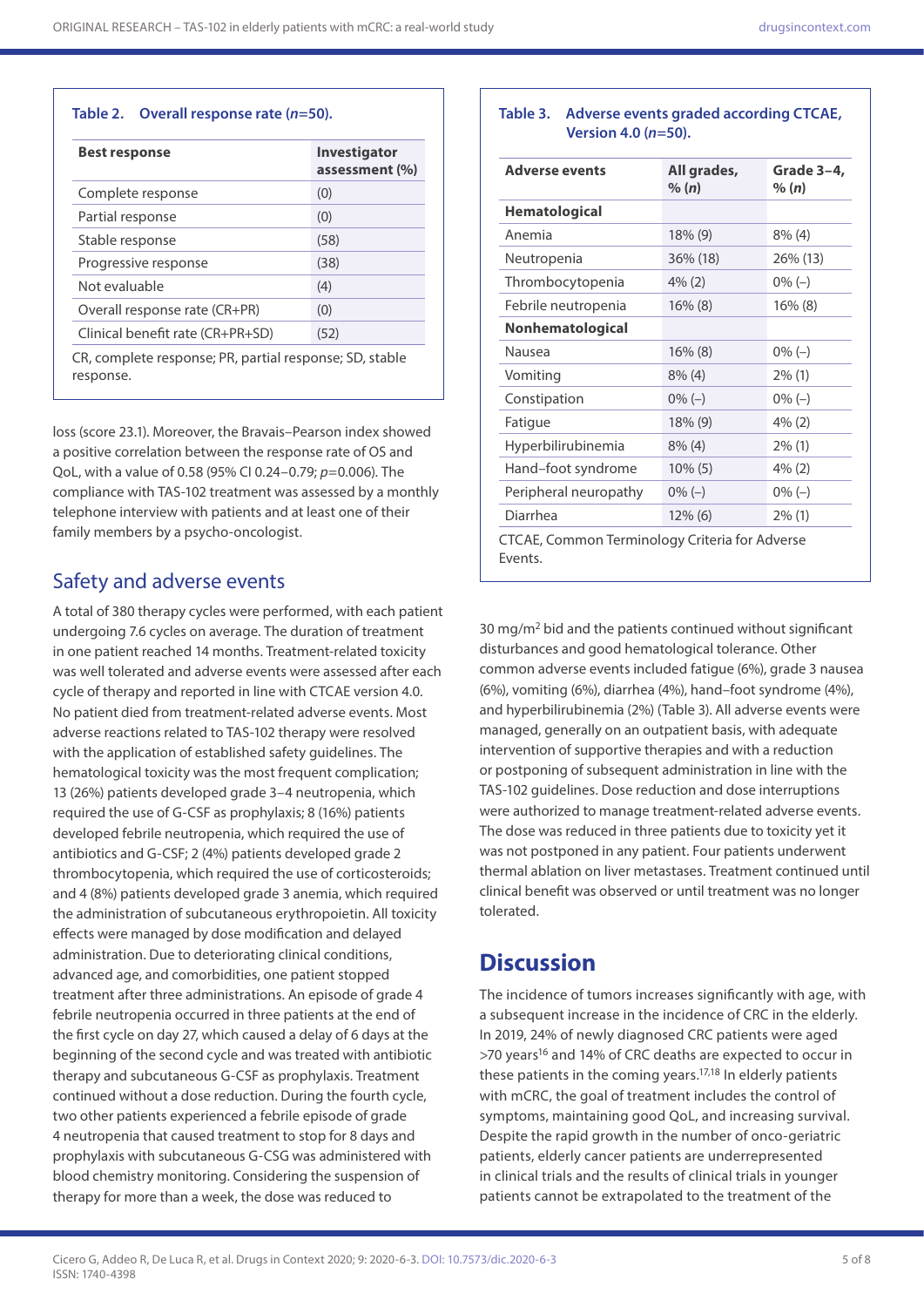elderly. Indeed, the effects of drug toxicity on older people are different than in younger patients. While the adverse events of grade 2 are not important in young people and are often not reported, the same level of toxicity can lead to a significant deterioration of functionality in elderly patients. In this real-life study, we demonstrated that TAS-102 has definite activity with a manageable toxicity profile in elderly patients with mCRC refractory to standard chemotherapy. In our study, TAS-102 demonstrated a median OS of 6.7 months and a median PFS of 2.1 months, in line with reported data.<sup>19,20</sup> Our data confirm previous results that show that treatment with FTD/tipiracil in daily clinical practice is feasible and safe. In an analysis carried out on 136 patients from different Dutch centers, TAS-102 treatment achieved median PFS and median OS of 2.1 (95% CI 1.8–2.3) and 5.4 months (95% CI, 4.0–6.9), respectively.<sup>21</sup> Cardiotoxicity in the form of cardiac arrhythmia, myocardial infarction, and anginalike symptoms or common complications of fluoropyrimidines (such as 5-fluorouracil and capecitabine) did not occur in any patient in this study. TAS-102 is a drug of choice for heavily pretreated elderly patients with advanced CRC who suffer from heart problems during treatment with 5-fluorouracil or capecitabine.22 Moreover, it appears to be the most available cardio-delicate nucleoside analog in clinical practice and may represent the preferred agent when 5-fluorouracil is indicated.23 These results reveal that elderly patients can tolerate TAS-102 as well as young patients without frequent interruptions due to adverse events. $24,25$  The advantage was evident regardless of the presence or absence of mutations in *KRAS* and *BRAF*.

The elderly patient with cancer is often excluded from clinical studies, making them particularly exposed to the risk of adverse reactions and drug interactions due to their reduced functionality of organs and systems.26,27 Another very important aspect in clinical studies with elderly patients with cancer is the geriatric assessment, including not only the age but also the functional, social, and mental state of patients. A comprehensive geriatric assessment leads to improved assessment and better determines the individual treatment strategies for optimal outcome. Herein, a comprehensive geriatric assessment was performed in all but 12 patients because an expert geriatrician is not available in our healthcare facility. We assessed cognitive and social function with the administration of the QoL questionnaire by the psycho-oncologist. The psycho-oncologist also assessed treatment compliance and 90% of patients reported taking the drugs as prescribed by the investigator except in the event of interruptions due to toxicity. The collaboration of family members was fundamental in the management of these patients, as shown by the medication possession ratio and proportion of days covered at 3 months. This real-life analysis suggests that TAS-102 monotherapy has a promising activity with manageable safety, suggesting that it could be a potential treatment option for heavily pretreated or refractory

elderly patients with all standard therapies in mCRC, according to previous clinical practice studies.<sup>28</sup>

The adverse events among elderly patients in this study were no different from those in younger patients from other studies. Therefore, the therapeutic approach with TAS-102 for heavily pretreated elderly patients with mCRC recalls that of younger patients. Thus, this study suggests that oral monotherapy with TAS-102 can represent one of the emerging therapeutic options in mCRC in pretreated elderly patients aged >70 years, with a favorable risk-to-benefit ratio.26,29 The results show that TAS-102 is well tolerated and safe in heavily pretreated elderly patients and confirmed that the main benefit is associated with stable disease rather than with tumor reduction, even considering that the objective response to treatment was only observed in a few patients. In addition, an increase in survival curves was also observed. TAS-102 is effective and safe regardless of the status of *KRAS*  and *BRAF*. Furthermore, a significant correlation between QoL and OS was also observed.

# **Conclusion**

The present observational analysis on heavily pretreated elderly patients with mCRC confirms that, in clinical daily practice, TAS-102 achieved a prolongation of OS and PFS7,8 with a clinical benefit that continued until toxicity or disease progression. TAS-102 was shown to have a manageable safety profile with a favorable impact on toxicity management as determined by on QoL assessment. The effects of population aging and the increased diagnosis of cancer in the elderly will require greater coordination between oncologists and geriatricians to identify which older adults might be able to undergo the various systemic treatments available; for this aim, a complete geriatric assessment is helpful. Furthermore, an analysis of the subgroup of the appeal study <sup>9,11</sup> did not indicate age as a potential factor of increased toxicity or decreased efficacy of TAS-102. Thus, TAS-102 was shown to have a definite clinical activity in a population of patients widely pretreated for mCRC, including those whose disease was refractory to fluorouracil and in all patient subgroups. This study demonstrates how treatment with TAS-102 may represent a valid therapeutic alternative with manageable and relatively contained toxicity in heavily pretreated elderly patients.

# Limitations of the study

The limitations of this analysis include the limited number and the nonrandom sampling of patients. However, bearing in mind the retrospective nature of the analysis and the limited number of patients in a single institution, our results yield valid hypotheses for future studies, which should nevertheless be confirmed and validated with prospective randomized trials focused on elderly patients.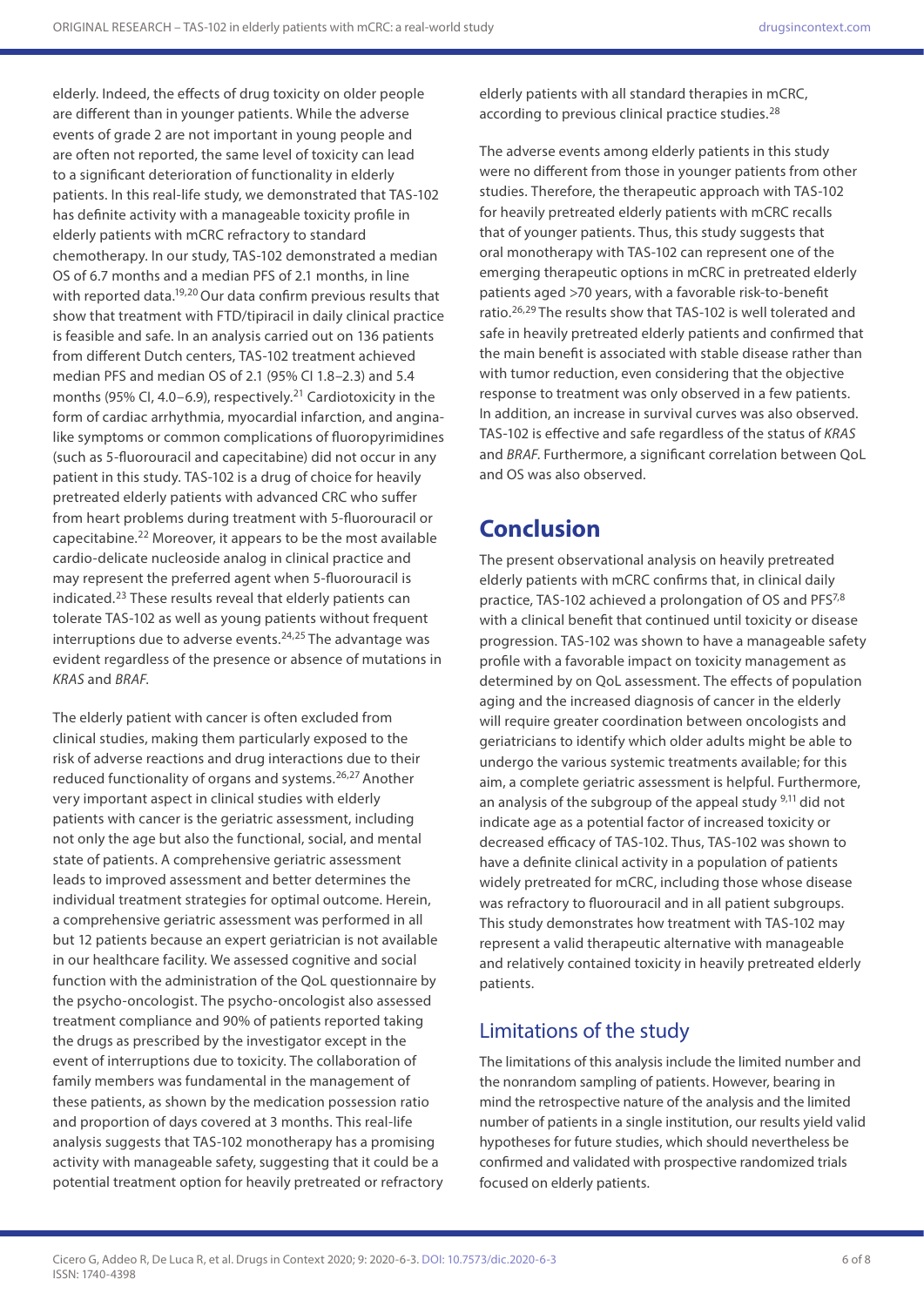**Contributions:** Data Collection: GC, RD. Data interpretation: GC, RA. Statistical analysis: GC. Manuscript writing: GC, RA. Manuscript editing: all authors. All authors reviewed and approved the final version of this manuscript. All named authors meet the International Committee of Medical Journal Editors (ICMJE) criteria for authorship for this article, take responsibility for the integrity of the work as a whole, and have given their approval for this version to be published.

**Disclosure and potential conflicts of interest:** The authors declare that they have no conflicts of interest relevant to this manuscript. The International Committee of Medical Journal Editors (ICMJE) Potential Conflicts of Interests form for the authors is available for download at: <https://www.drugsincontext.com/wp-content/uploads/2020/09/dic.2020-6-3-COI.pdf>

#### **Acknowledgements:** None.

**Funding declaration:** There was no funding associated with the preparation of this article.

**Copyright:** Copyright © 2020 Cicero G, Addeo R, De Luca R, Lo Re G, Gulotta L, Marchesa P, Gaspare G. Published by Drugs in Context under Creative Commons License Deed CC BY NC ND 4.0 which allows anyone to copy, distribute, and transmit the article provided it is properly attributed in the manner specified below. No commercial use without permission.

**Correct attribution:** Copyright © 2020 Cicero G, Addeo R, De Luca R, Lo Re G, Gulotta L, Marchesa P, Gaspare G. <https://doi.org/10.7573/dic.2020-6-3>. Published by Drugs in Context under Creative Commons License Deed CC BY NC ND 4.0.

**Article URL:** [https://www.drugsincontext.com/tas-102-in-metastatic-colorectal-cancer-mcrc-efficacy-tolerability-and-quality-of-life-in](https://www.drugsincontext.com/tas-102-in-metastatic-colorectal-cancer-mcrc-efficacy-tolerability-and-quality-of-life-in-heavily-pretreated-elderly-patients-a-real-life-study)[heavily-pretreated-elderly-patients-a-real-life-study](https://www.drugsincontext.com/tas-102-in-metastatic-colorectal-cancer-mcrc-efficacy-tolerability-and-quality-of-life-in-heavily-pretreated-elderly-patients-a-real-life-study)

**Correspondence:** Giuseppe Cicero, Department of Surgical, Oncological and Oral Sciences, University of Palermo, Via del Vespro, 129, 90127 Palermo, Italy. [giuseppe.cicero@unipa.it](mailto:giuseppe.cicero@unipa.it)

**Provenance:** Submitted; externally peer reviewed.

**Submitted:** 9 June 2020; **Peer review comments to author:** 14 July 2020; **Revised manuscript received:** 25 August 2020; **Accepted:** 26 August 2020; **Publication date:** 18 September 2020.

*Drugs in Context* is published by BioExcel Publishing Ltd. Registered office: Plaza Building, Lee High Road, London, England, SE13 5PT.

BioExcel Publishing Limited is registered in England Number 10038393. VAT GB 252 7720 07.

For all manuscript and submissions enquiries, contact the Editorial office [editorial@drugsincontext.com](mailto:editorial@drugsincontext.com)

For all permissions, rights and reprints, contact David Hughes [david.hughes@bioexcelpublishing.com](mailto:david.hughes@bioexcelpublishing.com)

# **References**

- 1. Siegel RL, Miller KD, Jemal A. Cancer statistics, 2018. *CA Cancer J Clin.* 2018;68(1);7–30. <https://doi.org/10.3322/caac.21442>
- 2. Meraviglia S, Lo Presti E, Tosolini M, et al. Distinctive features of tumor-infiltrating γδ T lymphocytes in human colorectal cancer. *Oncoimmunology.* 2017;6(10): e1347742.<https://doi.org/10.1080/2162402X.2017.1347742>
- 3. National Comprehensive Cancer Network. NCCN clinical practice guidelines in oncology: colon cancer. Version 2.2017, 2017. <https://doi.org/10.6004/jnccn.2017.0036>
- 4. Salvatore L, Aprile G, Arnoldi E, et al. Management of metastatic colorectal cancer: patients guidelines of the Italian Medical Oncology Association (AIOM). *ESMO Open* 2017;2:e000147. <https://doi.org/10.1136/esmoopen-2016-000147>
- 5. Cicero G, De Luca R, Dieli F. Efficacy and safety of the oral multikinase regorafenib in metastatic colorectal cancer. *Oncology.* 2017;93(6):354–358.<https://doi.org/10.1159/000479112>
- 6. Lenz HJ, Stintzing S, Loupakis F. TAS 102 a novel antitumor agent: a review of the mechanism of action. *Cancer Treat Rev*. 2015;41:777–783.<https://doi.org/10.1016/j.ctrv.2015.06.001>
- 7. Xu J, Kim TW, Shen L, et al. Results of a randomized, double-blind, placebo-controlled, phase III trial of trifluridine/tipiracil (TAS-102) monotherapy in Asian patients with previously treated metastatic colorectal cancer: the TERRA study. *J Clin Oncol*. 2018;36(4);350–358.<https://doi.org/10.1200/JCO.2017.74.3245>
- 8. Mayer RJ, Van Cutsem E, Falcone A*,* et al. RECOURSE study group, randomized trial of TAS 102 for refractory metastatic colorectal cancer. *N Engl J Med.* 2015;372:1909–1919.<https://doi.org/10.1056/NEJMoa1414325>
- 9. Van Cutsem E, Mayer RJ, Laurent S, et al. RECOURSE study group: the subgroups of the phase III RECOURSE trial of trifluridine/tipiracil (TAS-102) versus placebo with best supportive care in patients with metastatic colorectal cancer. *Eur J Cancer.* 2018;90:63–72.<https://doi.org/10.1016/j.ejca.2017.10.009>
- 10. Abrahao ABK, Ko YJ, Berry S, et al. A comparision of regorafenib and TAS 102 for metastatic colorectal cancer: a systematic review and network meta-analysis. *Clinical Colorectal Cancer*. 2017. <https://doi.org/10.1016/j.clcc.2017.10.016>
- 11. Narihiro S, Suwa K, Ushigome T, et al. Safety and efficacy of trifluridine-tipiracil hydrochloride oral combination (TAS-102) in patients with unresectable colorectal cancer. In Vivo. 2018;32(6):1643–1646. <https://doi.org/10.21873/invivo.11426>